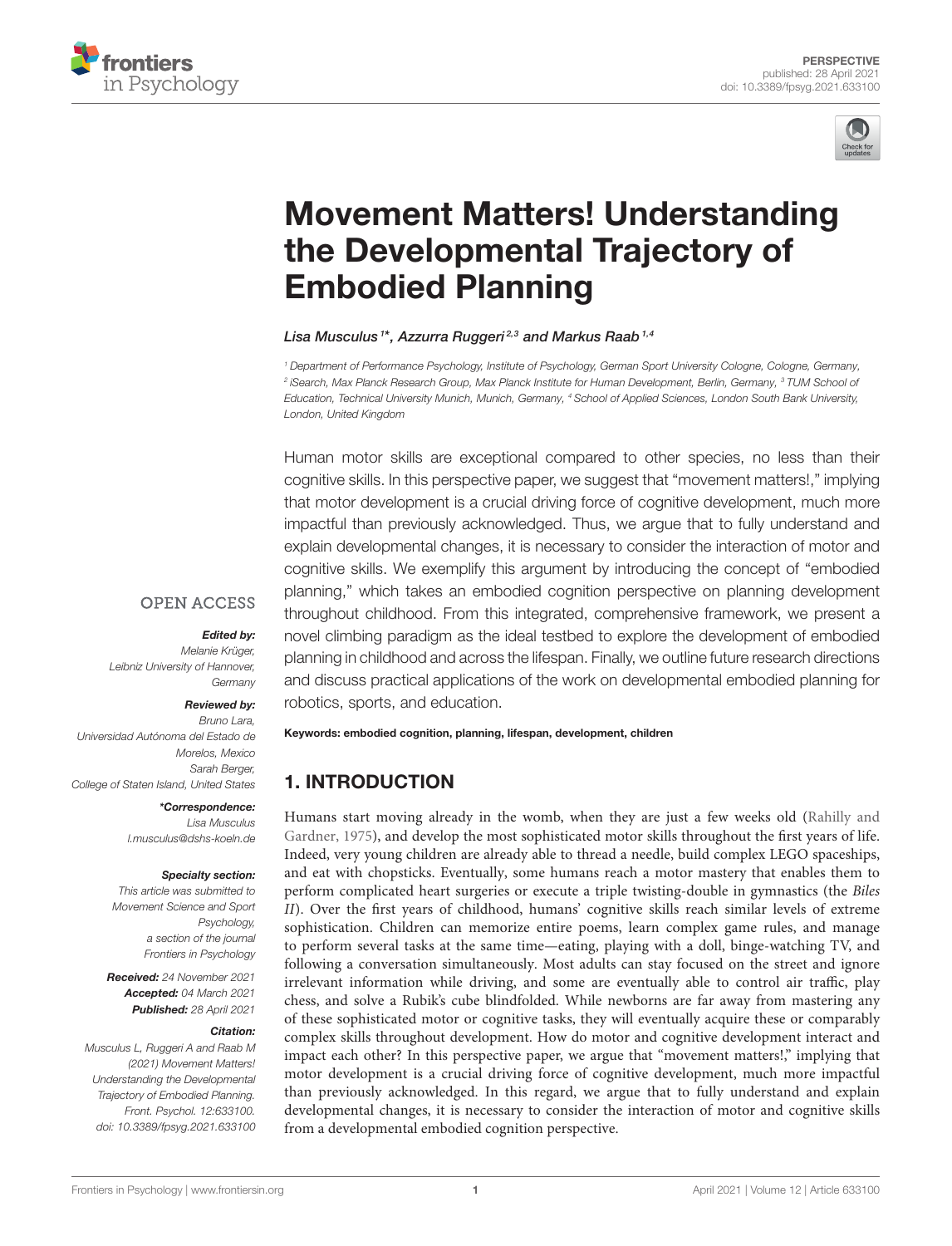In what follows, we first introduce developmental embodied cognition. Second, we exemplify our argument by introducing the concept of "embodied planning" integrating the motor and cognitive perspectives on planning and derive developmental predictions. Third, we present a novel climbing paradigm as the ideal testbed to capture and explore the development of embodied planning during childhood and across the lifespan. Finally, we outline future research directions and discuss practical applications of the work on developmental embodied cognition, and in particular of embodied planning, for robotics, sports, and education.

## 2. A DEVELOPMENTAL EMBODIED COGNITION PERSPECTIVE: WHY MOVEMENT MATTERS!

Hundreds of studies have documented the influence of sensorimotor manipulations on cognition, such as abstract spatial and temporal presentation [\(Loeffler et al., 2016\)](#page-6-1), memory retrieval [\(Dijkstra et al., 2007\)](#page-5-0), number processing [\(Fischer et al.,](#page-6-2) [2004\)](#page-6-2), or decision making [\(Lepora and Pezzulo, 2015\)](#page-6-3). A central tenet of embodied cognition is that cognitive skills are "deeply routed" [\(Wilson, 2002\)](#page-6-4) in the body, sensorimotor experiences, and the environment [\(Fischer and Coello, 2016\)](#page-5-1). In this regard, it is already clear how crucial it is to consider the body as well as sensorimotor experiences and motor skills when trying to understand cognitive skills [\(Glenberg et al., 2013\)](#page-6-5). From an embodied point of view, the interaction between sensorimotor and cognitive skills is theoretically predicted and has empirically been shown to be bidirectional and dynamic, although only a few studies have addressed the influence of cognition on sensorimotor processes [\(Engel et al., 2013\)](#page-5-2).

Most sophisticated motor and cognitive skills are learned throughout development. Previous work already proposed that motor skills are the foundation of cognitive development (Ridler et al., [2006;](#page-6-6) [Koziol et al., 2012;](#page-6-7) [Gottwald et al., 2016\)](#page-6-8) and provide the basis for learning [\(Adolph and Hoch, 2019\)](#page-5-3). Different lines of research support this claim by showing that cognitive changes are associated with bodily changes [\(Hommel and Kibele, 2016\)](#page-6-9), and that cognitive performance benefits from instructions activating bodily experience through body analogies [\(Pouw et al., 2016\)](#page-6-10) or from acting [\(Lozada and Carro, 2016\)](#page-6-11). [Gottwald et al. \(2016\)](#page-6-8) recently demonstrated an association between motor control and executive functions in infants, finding that prospective motor control during reaching (i.e., peak velocity of the first movement) was correlated to inhibition and working memory. The potential magnitude of the impact of early motor skills on cognition is further demonstrated by a study from [Ridler et al. \(2006\)](#page-6-6) showing that infants' gross motor skills predicted executive functions in adulthood. In particular, those infants who managed to stand and walk earlier in their life had superior cognitive skills in their thirties and showed higher gray-matter density in motor areas [\(Ridler et al., 2006\)](#page-6-6).

There are several reasons why we argue that an embodied cognition perspective is extremely fruitful, if not necessary, to understand the developmental trajectory of motor–cognitive interactions. Together, bodily growth and the acquisition of new motor skills enable and support children's learning, acting as a driving force of cognitive development [\(Adolph and Hoch, 2019\)](#page-5-3). Across the lifespan, human experience consists of an alternation of phases characterized by rapid change and phases of greater stability. In phases of change, embodiment effects can be captured particularly well: When our bodies change more dramatically and motor skills improve notably, as during infancy, childhood, and adolescence [\(Portella et al., 2017;](#page-6-12) [Adolph and Hoch, 2019\)](#page-5-3), or in older age [\(Cole et al., 2019\)](#page-5-4), the impact of these changes on cognitive processes can be more easily scrutinized, and a time-ordered, causal direction can be tested.

In this perspective paper, we support this claim by focusing on the development of planning throughout childhood. Developmental research on motor and cognitive planning exists unnoticed from each other. However, we argue that both motor and cognitive components need to be considered jointly to understand the developmental trajectory of planning and its relevance for actions in the real world, beyond controlled lab environments.

## 3. EMBODIED PLANNING: INTEGRATING THEORETICAL AND METHODOLOGICAL APPROACHES

### 3.1. Motor Planning

Motor planning is defined as the ability to organize motor behavior to accomplish an anticipated goal-directed action. By definition motor planning processes depend on goal proximity: To adjust motor behavior to an imminent goal is referred to as first-order motor planning, whereas adjusting to subsequent goals is referred to as second-order motor planning (Rosenbaum et al., [2012;](#page-6-13) [Domellöf et al., 2020\)](#page-5-5). In tasks assessing motor planning, participants are required to first plan and then execute a motor sequence, during which the motor system needs to be controlled and can be adjusted. Classic motor planning tasks, used with children as well as with adults, are the bartransport task [\(Knudsen et al., 2012\)](#page-6-14), the overturned-glass task [\(Adalbjornsson et al., 2008;](#page-5-6) [Knudsen et al., 2012\)](#page-6-14), and the handle rotation task [\(Craje et al., 2010\)](#page-5-7). In the bar-transportation task, for example, children are asked to insert a bar into a small opening of a box. In the trials requiring two-steps planning, children need to grasp the bar with a (rather uncomfortable) thumb-down grip, then rotate the bar by 180 and conclude the insertion in the much more comfortable thumb-up position. Second-order motor planning is somewhat limited until the age of 6 years [\(Benson et al., 2018\)](#page-5-8), although improvements between the age of 3–6 years have been reported [\(Knudsen et al., 2012\)](#page-6-14). At the age of 10, children usually reach adult-like motor planning skills [\(Benson et al., 2018\)](#page-5-8).

### 3.2. Cognitive Planning

Cognitive planning is defined as the ability to think about action sequences in advance, thus approaching a task in an organized, strategic, and efficient manner [\(Anderson, 2002;](#page-5-9) Best et al., [2009\)](#page-5-10), and is considered an essential requirement of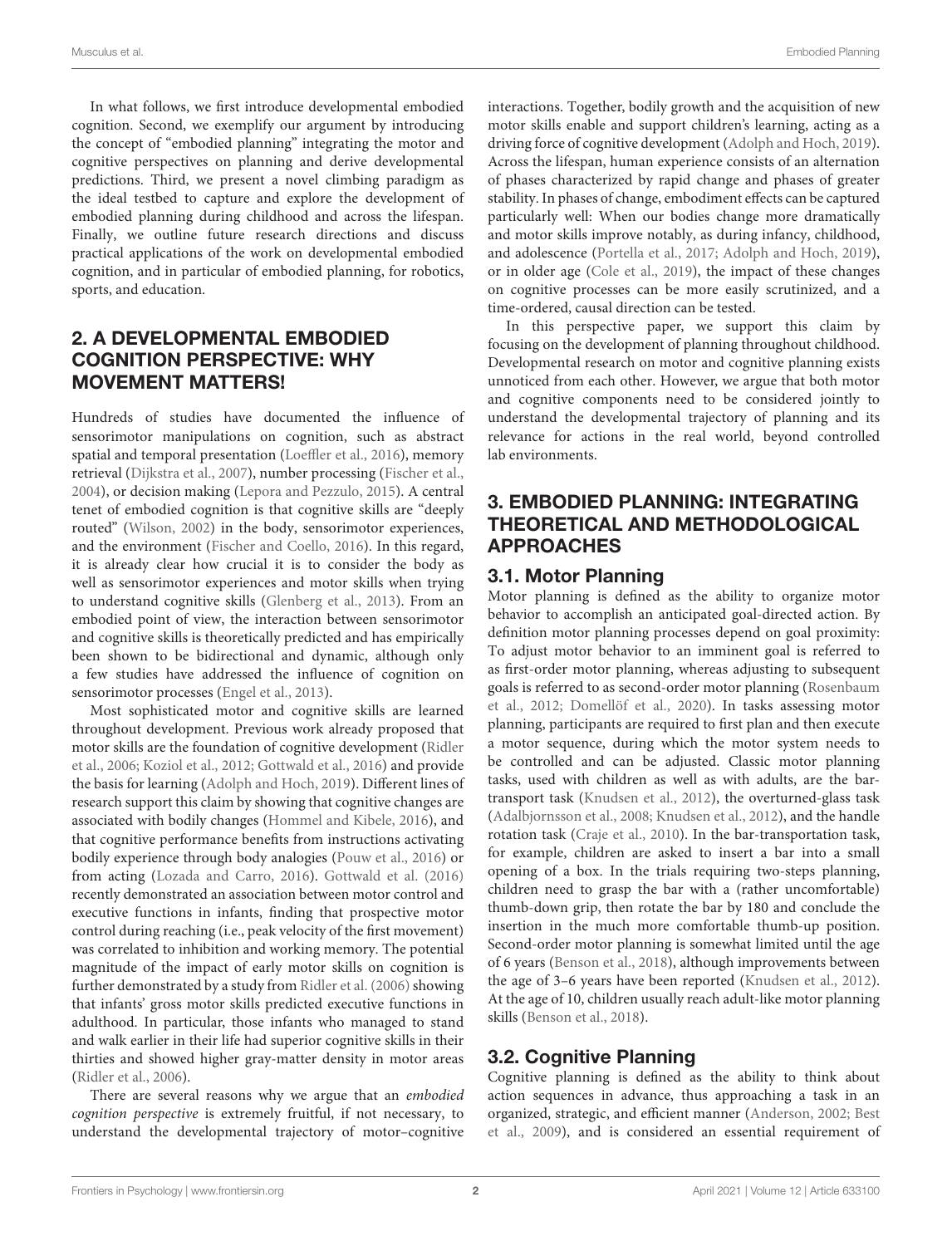goal-directed behavior. In tasks assessing cognitive planning, participants are required to plan ahead, evaluate, implement, and then potentially modify a sequence of actions [\(Best et al., 2009\)](#page-5-10). Classic cognitive planning tasks used across the lifespan are the Tower of London [\(Bull et al., 2004\)](#page-5-11) or maze navigation tasks [\(Völter and Call, 2014\)](#page-6-15), where children are asked to move a reward through multiple levels of a maze. For planning which route to take, children have to consider whether the passages on the next levels are open or closed. Being a higher-order cognitive function that relies on working memory and inhibition (Best and Miller, [2010;](#page-5-12) [McCormack and Atance, 2011\)](#page-6-16), cognitive planning skills emerge rather late. For instance, 4-year-olds can plan only one step ahead, that is, considering only the configuration of passages onto the immediate next level of the maze, whereas 5-year-olds can plan two steps ahead [\(Völter and Call, 2014\)](#page-6-15). Planning complex action sequences develops in late childhood or adolescence [\(Best et al., 2009\)](#page-5-10), and only by the age of 15 children reach adult-like cognitive planning skills [\(Huizinga et al., 2006\)](#page-6-17). Besides, even adults do not always plan as efficiently as possible [\(Meder et al., 2019\)](#page-6-18).

# 3.3. Theoretical Integration of Motor and Cognitive Planning

The developmental trajectories of motor and cognitive planning have been studied separately. However, the interaction of motor and cognitive planning in general, and in particular during development, is to date not well understood. Specifically, cognitive planning has largely been investigated with tasks entailing no (or to a very low degree) motor planning or ignoring the motor component altogether. In this paper, we introduce the concept of "embodied planning," which integrates perspectives and methods from cognitive and movement sciences.

Embodied planning involves cognitive planning, which takes place before starting the execution of a motor-cognitive task, but assumes that one's bodily state, physical constraints, and (previous) motor experience provide cues for the planning process (cf. similar models in choice: embodied choices; Cisek and Pastor-Bernier, [2014;](#page-5-13) [Wyer, 2016;](#page-6-19) [Raab, 2017\)](#page-6-20). Therefore, cognitive planning is guided by the awareness of how exactly a step can be executed through coordination of the motor systems [\(Raab et al., 2005\)](#page-6-21), and by the feedback from the motor implementation at any previous step. Accordingly, embodied planning can be conceptualized as a dynamic, continuous feedback-loop between motor and cognitive planning in a goaldirected planning task, as illustrated in **[Figure 1](#page-3-0)**.

# 3.4. Developmental Predictions

Based on the theoretical notion of embodied planning and the existing developmental evidence reviewed above, we can derive predictions at different levels of specificity. In general, we expect that the development of embodied planning across childhood will follow a nonlinear trajectory [\(Best et al., 2009\)](#page-5-10), depicting stronger changes during infancy, early childhood, and adolescence phases of more pronounced bodily change. More specifically, we predict that bodily changes will affect the motor aspects of planning first, the improvement of which will promote cognitive planning. Previous developmental findings support this claimed chronology, showing that although the motor planning skills reach maturity already around 10 years of age, cognitive planning develops way beyond age 10, reaching adult-like sophistication only in late adolescence. This developmental chronology might suggest that, indeed, cognitive planning skills are preceded by, fostered by, and build on improved motor planning skills.

Zooming in on this proposed developmental trajectory of embodied planning right on the onset of bodily change, we would predict that bodily changes first entail learning new motor skills and adapting already acquired ones, which in turn would trigger changes in motor planning. Changes in motor planning might then impact cognitive planning performance negatively, taking away additional resources required to fulfill the new motor planning demands (cf., embodied-cognitiveload hypothesis [Warburton et al., 2013;](#page-6-22) for a summary of developmental work, see [Berger, 2010;](#page-5-14) [Berger et al., 2018\)](#page-5-15). However, once the new motor skills are mastered and the corresponding improvements in motor planning are assimilated, cognitive planning might also improve, benefiting from motor planning efficiency.

# 3.5. Methodological and Technological Advances

The integrative theoretical approach and developmental predictions we propose have important methodological consequences. To be able to empirically capture and study the developmental trajectory of embodied planning, new designs, tasks, and measures have to be developed and implemented.

First, experimental designs should allow monitoring intraindividual changes and inter-individual differences throughout development. Intra-individual changes can be tested in longitudinal designs [\(Musculus et al., 2019\)](#page-6-23), as well as in intervention and training studies [\(Harbourne and Berger,](#page-6-24) [2019\)](#page-6-24). Inter-individual differences can be analyzed with crosssectional comparisons of different age groups [\(Berger et al.,](#page-5-16) [2015;](#page-5-16) [Benson et al., 2018\)](#page-5-8). Ideally, longitudinal, intervention, or training designs should be combined with cross-sectional age-group comparisons to best disentangle the developmental dynamics from individual differences and control for potentially confounding variables.

Second, the planning tasks should exert similar demands on both the motor and the cognitive systems, that is, both motor and cognitive planning skills should be required to solve the task, and to a similar extent. Additionally, the movements executed for and/or during the task need to be task relevant [\(Wilson and Golonka, 2013\)](#page-6-25), not simply constituting a random motor response (pressing a button) that could be potentially interchanged with any other simple motor reaction (pulling a lever). Third, the measures implemented should be able to capture motor and cognitive interactions in embodied planning, ideally online. This is why we propose to combine movement analysis with reaction times. In developmental research, movement analysis has been proven an objective, finegrained method to assess motor development (van Schaik and Dominici, [2020\)](#page-6-26). In particular, marker-based motion tracking systems can provide accurate measures of motor processes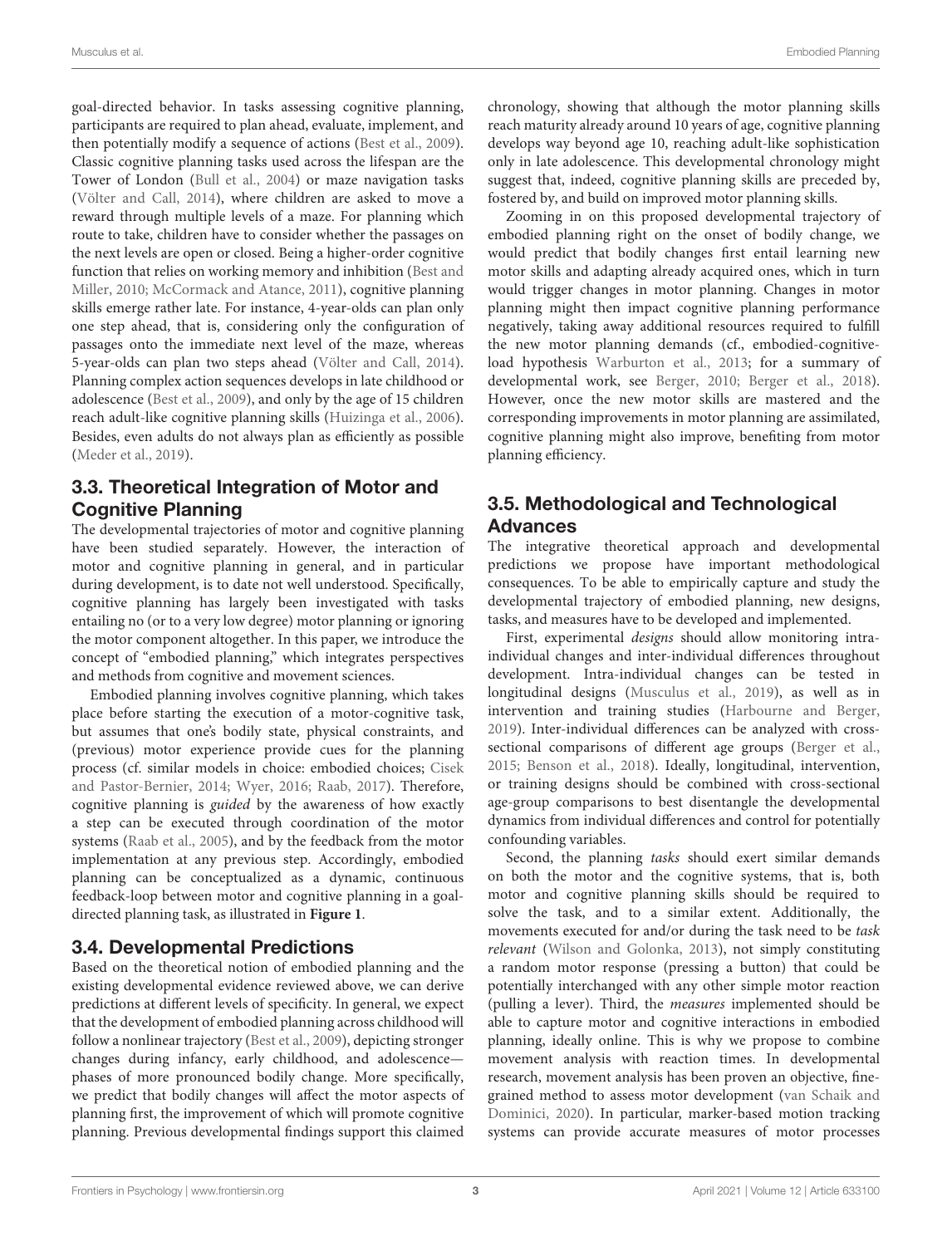

<span id="page-3-0"></span>[\(van Schaik and Dominici, 2020\)](#page-6-26). With marker-based systems, the position of children's joints can be tracked with specific camera systems while they move. During task execution, movement trajectories in 3D space can be captured (i.e., kinematics, see **[Figure 1](#page-3-0)**). Although developmental studies exist that analyzed children's kinematics and response times [\(Domellöf et al., 2020\)](#page-5-5), only a few combined the measures to explore the interaction between motor and cognitive skills (for an exception, see [Gottwald et al., 2016\)](#page-6-8). [Domellöf et al.](#page-5-5) [\(2020\)](#page-5-5) analyzed age-related differences in the spatiotemporal segmentation of the movement path for the wrist, index finger, and object during a peg fitting task. Their kinematic analyses provided a more detailed picture of the time course of motor planning and revealed developmental differences: While adults rotated the peg during transport, 6–10 yearold children most often did so only after reaching the goal. Integrating kinematics to the previously used cognitive measures allowed to capture that children did not engage in

planning ahead as much as adults did, thus demonstrating less efficient motor planning. Along the same lines, the work of [Gottwald et al. \(2016\)](#page-6-8) revealed that the peak velocity of infants' first movement in a prospective planning task captured the extent of their motor planning, which was related to their higher-order cognitive control. These studies highlight how the combined analysis of motor and cognitive processes is necessary to capture embodied-planning development in childhood.

To exemplify the design, task, and measurement requirements presented, we introduce a novel climbing paradigm to capture the developmental dynamics of embodied planning accordingly.

# 4. CLIMBING AS A TESTBED FOR EMBODIED PLANNING

Climbing to a predefined goal naturally involves embodied planning, requiring both complex cognitive [\(Cascone et al., 2013\)](#page-5-17)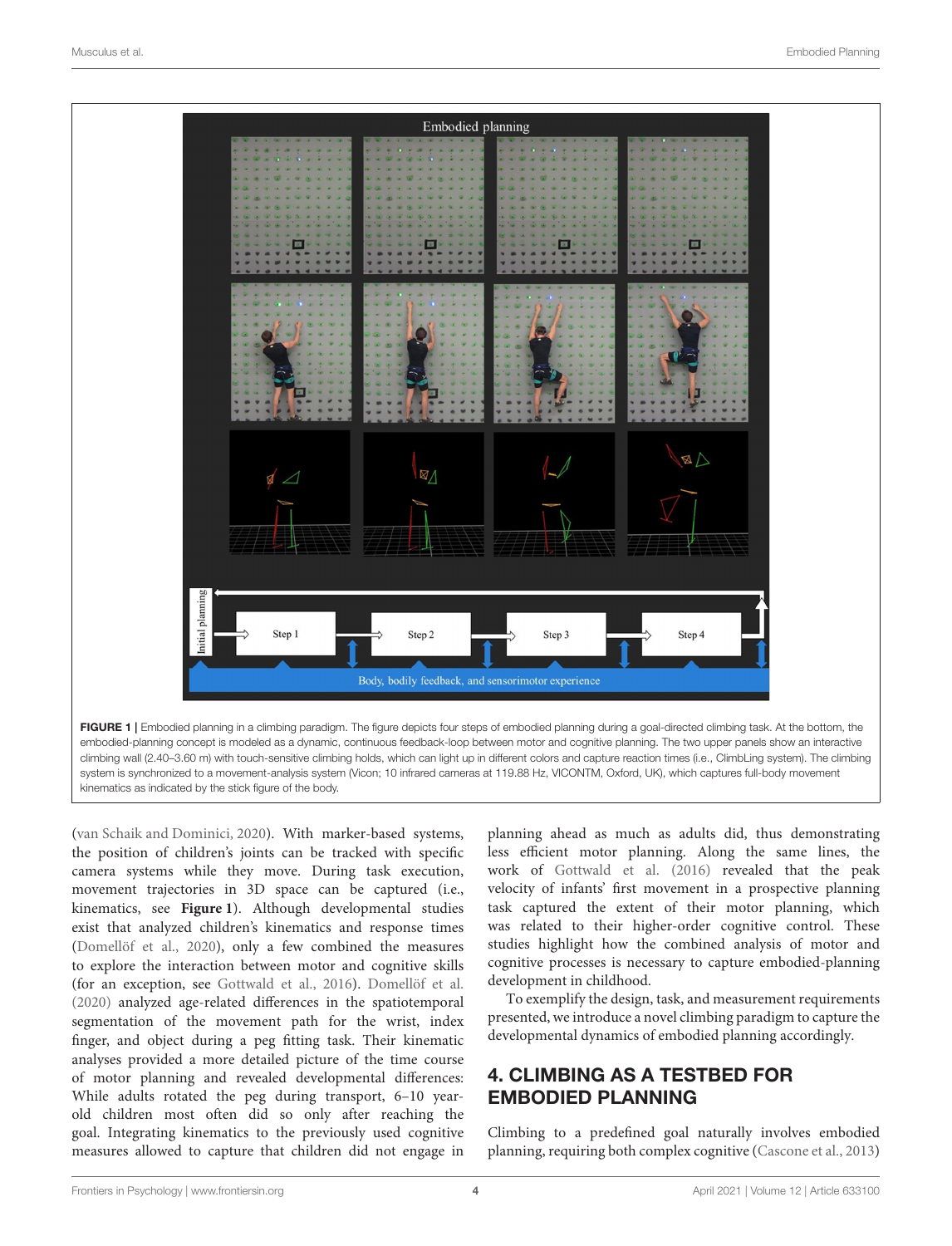and motor planning [\(Testa et al., 2003\)](#page-6-27) skills. To successfully climb, one needs to plan which route to climb—which holds to use, and in what order—as well as how to execute the route [\(Raab, 2017\)](#page-6-20). In particular, climbers need to consider their body constraints and the motor skills required to execute every single move. Then, during climbing, continuous sensorimotor (e.g., of muscles, hands, feet) and cognitive (e.g., which hold should I use next?) feedback fuels back, dynamically, into the ongoing planning process.

Crucially, climbing tasks are perfectly suitable to be used with a very wide age range, as they can be performed (and with great fun) by young children and adults [\(Croft et al., 2018\)](#page-5-18). Indeed, children have a natural tendency to climb all sorts of things, from home furniture to playground constructions, to trees. Further, experimental climbing tasks can be used to explore body and action boundaries [\(van Knobelsdorff et al., 2020;](#page-6-28) Seifert et al., [2021\)](#page-6-29), also in children [\(Croft et al., 2018\)](#page-5-18): A recent study showed that 6- to 11-year-old children who were more accurate in judging their reaching capability (i.e., whether they were able to reach and grasp holds that are near or far away) completed more climbing routes successfully and did so faster [\(Croft et al., 2018\)](#page-5-18).

Methodologically speaking, goal-directed climbing comprises motor and cognitive planning before the task and during execution. In experimental settings, climbing tasks can be easily adjusted and modified to manipulate cognitive and motor demands, such that motor planning but only little cognitive planning is required, or the other way around. In particular, cognitive planning could be minimized by guiding children through all steps (i.e., hold) along a predefined route. In particular, by using an interactive climbing wall (e.g., ClimbLing), one could indicate the next hold that children should use by lighting it up. To reduce cognitive planning to a minimum, the next hold would light up only after the previous hold has been touched (please refer to **[Figure 1](#page-3-0)**). At the same time, motor planning could be reduced to a minimum by asking children to plan a route without executing it. In particular, children could be asked to plan a climbing route by just indicating to the experimenter which holds they would use using a laser pointer or on an app that displays the climbing wall. Thus, by carefully designing novel climbing tasks, motor and cognitive planning processes could be disentangled experimentally.

Given in regular climbing motor and cognitive planning constantly interact, the joint consideration of motor and cognitive measures in climbing experiments is warranted. From the motor side, anthropometric measures and movement analyses associated with climbing performance should be captured, such as weight [\(Mermier et al., 2000;](#page-6-30) [Watts et al.,](#page-6-31) [2003\)](#page-6-31), height [\(Watts et al., 2003;](#page-6-31) [Laffaye et al., 2016\)](#page-6-32), body mass index [\(Laffaye et al., 2016\)](#page-6-32), grip strength [\(Mermier et al., 2000\)](#page-6-30), finger-tip strength [\(van Knobelsdorff et al., 2020\)](#page-6-28), and Apeindex [\(Mitchell et al., 2011\)](#page-6-33). For movement kinematics, spatial and temporal movement dimensions should be considered (Orth et al., [2016,](#page-6-34) [2017\)](#page-6-35). In particular, the immobility–mobility ratio (IMR) and the geometric index of entropy (GIE) represent temporal-spatial indices capturing motor planning in climbing [\(Orth et al., 2017\)](#page-6-35). Importantly, the movement data should be time-matched and related to cognitive measures during the task, such as the number of holds to indicate planning steps (Huizinga et al., [2006\)](#page-6-17), the time used to complete the route, and the initial planning time used before starting task execution (Huizinga et al., [2006\)](#page-6-17). Complementing these "classical" cognitive planning variables by capturing gaze patterns during initial route preparation [\(Seifert et al., 2017;](#page-6-36) [van Knobelsdorff et al., 2020\)](#page-6-28) and the time course of movement variability during route execution can provide a better picture of the planning strategies.

Together, due to the close connection of motor and cognitive planning during goal-directed climbing, the ongoing embodiedplanning dynamics can be captured and the performance in previous planning steps can be related to the next and so forth. Climbing as a task is useful because completing a route is only possible by a sequence of embodied-planning steps. Therefore, the unfolding of motor and cognitive processes from initially planning a route through route execution can shed light on the interaction—embodied planning.

# 5. FUTURE RESEARCH DIRECTIONS AND POTENTIAL APPLICATIONS OF EMBODIED PLANNING

Improvements in embodied planning across the lifespan can be seen as a goal on its own, or as a means to an end. On the one hand, research on embodied planning can support coaches and teachers in developing interventions that target and boost motor planning skills during the school-age years [\(Croft et al., 2018\)](#page-5-18), e.g., by introducing climbing exercises as an integral part of PE curricula. On the other hand, embodied planning could also serve as a means to improve sports and academic performance. Recent results indicate that executive-function training through sports in school has positive effects with near transfer [\(Vazou et al., 2016\)](#page-6-37). Embodied-planning training might be especially beneficial for students with lower academic skills [\(Pouw et al., 2016\)](#page-6-10) or children with developmental delay [\(Harbourne and Berger, 2019\)](#page-6-24). Indeed, children with a lower level of general mathematical abilities performed better in a physical problem-solving task when the instructions provided references to their bodies, for example when children had to mimic a lever with their arms (Pouw et al., [2016\)](#page-6-10). Also children with developmental delays profited from a motor-based problem-solving intervention in terms of motor and cognitive gains [\(Harbourne and Berger, 2019\)](#page-6-24). Thus, making use of the body, activating bodily representation, and providing (active) sensorimotor experience during embodiedplanning exercises might constitute a promising intervention in sports and education.

Broadening the scope, we believe that experimental research on embodied planning could inform the development of more accurate and sophisticated models of human movement to be implemented in developmental robotics. First, fueling children's kinematics into a robotic system would support the development of robots able to move and plan adaptively. Second, developmental, cognitive, and movement scientists can profit from the robotic implementation of embodied-planning research to better understand developmental trajectories and individual differences in motor and cognitive development, and their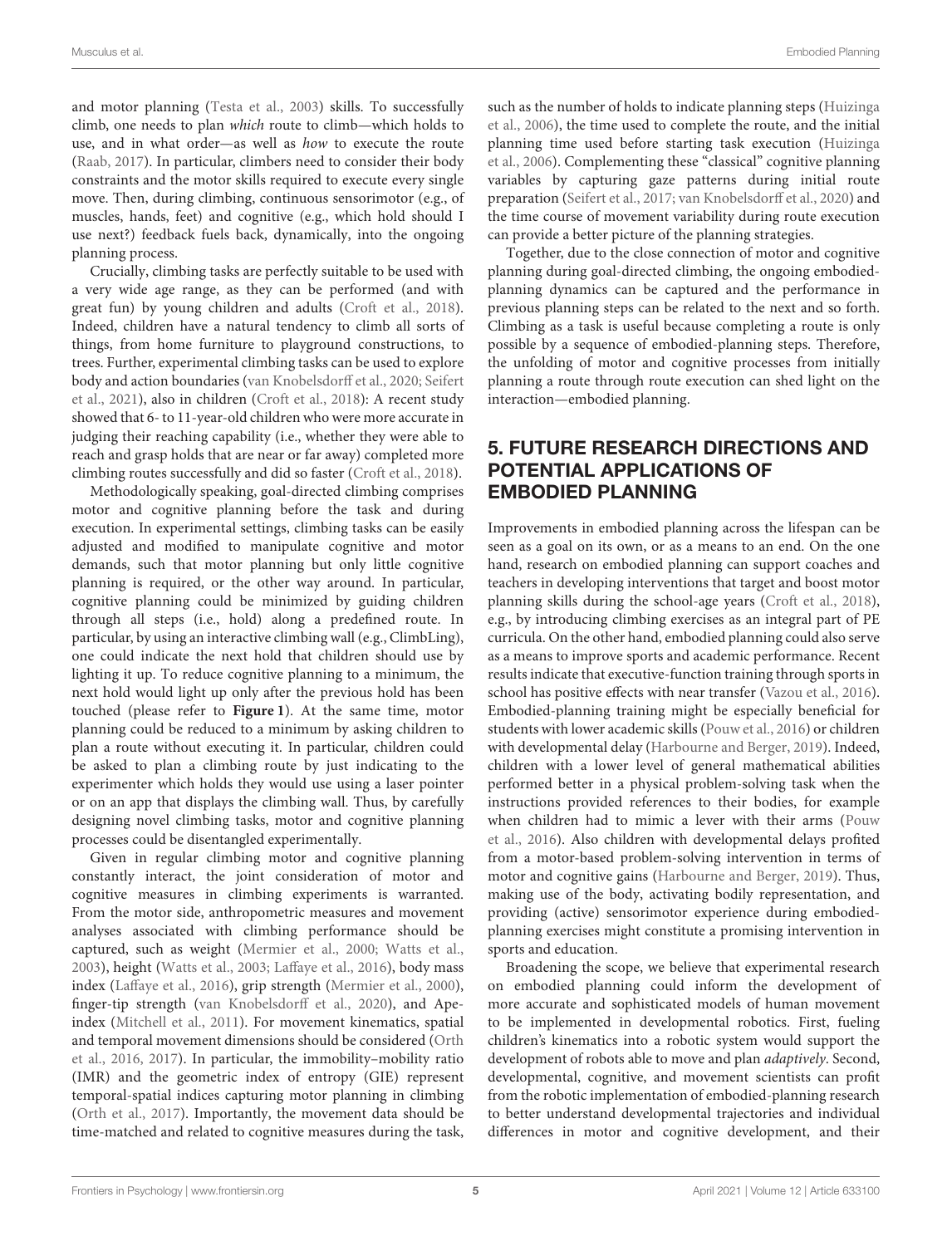interaction. Researchers could use simulations to test whether the way a person planned and executed their movements was functional or not. Along these lines, [Ossmy et al. \(2018\)](#page-6-38) trained soccer-playing robots with kinematic walking data generated by infants during free play. The robots trained with a high variance of kinematic patterns won the simulated season of "RoboCup" [\(Ossmy et al., 2018\)](#page-6-38) against robots trained with a low variance of kinematics. Similarly, aspects of motor planning in climbing such as the IMR or GIE could be evaluated. In detail, the kinematics of children climbing and of adults climbing can be fed into a robotics simulation. In the next step, the respective efficiency can be modeled, and, based on this, climbing training could be designed aiming at specific, efficient movement patterns.

### 6. CONCLUSION

In this perspective paper, we adopted a developmental embodied cognition perspective to argue that "movement matters!" for understanding the emergence and developmental trajectory of motor and cognitive skills, as cognitive development is fundamentally driven and constrained by motor development. We supported this claim by reviewing recent literature on motor and cognitive planning, so far researched in isolation. We then introduced the integrative theoretical concept of "embodied planning," together with a novel climbing paradigm and related measures allowing to test it. Thereby, we intend to bridge the gap between the motor and cognitive disciplines. Overall, we highlighted the added value

#### **REFERENCES**

- <span id="page-5-6"></span>Adalbjornsson, C. F., Fischman, M. G., and Rudisill, M. E. (2008). The endstate comfort effect in young children. Res. Q. Exerc. Sport 79, 36–41. doi: [10.1080/02701367.2008.10599458](https://doi.org/10.1080/02701367.2008.10599458)
- <span id="page-5-3"></span>Adolph, K. E., and Hoch, J. E. (2019). Motor development: embodied, embedded, enculturated, and enabling. Annu. Rev. Psychol. 176, 139–148. doi: [10.1016/j.physbeh.2017.03.040](https://doi.org/10.1016/j.physbeh.2017.03.040)
- <span id="page-5-9"></span>Anderson, P. (2002). Assessment and development of executive function (EF) during childhood. Child Neuropsychol. 8, 71–82. doi: [10.1076/chin.8.2.71.8724](https://doi.org/10.1076/chin.8.2.71.8724)
- <span id="page-5-8"></span>Benson, S. M. S., Roy, E. A., and Bryden, P. J. (2018). End-state comfort in two object manipulation tasks: investigating how the movement context influences planning in children, young adults, and older adults. Dev. Psychobiol. 60, 317–323. doi: [10.1002/dev.21611](https://doi.org/10.1002/dev.21611)
- <span id="page-5-14"></span>Berger, S. E. (2010). Locomotor expertise predicts infants' perseverative errors. Dev. Psychol. 46, 326–336. doi: [10.1037/a0018285](https://doi.org/10.1037/a0018285)
- <span id="page-5-16"></span>Berger, S. E., Chin, B., Basra, S., and Kim, H. (2015). Step by step: a microgenetic study of the development of strategy choice in infancy. Br. J. Dev. Psychol. 33, 106–122. doi: [10.1111/bjdp.12076](https://doi.org/10.1111/bjdp.12076)
- <span id="page-5-15"></span>Berger, S. E., Harbourne, R. T., and Horger, M. N. (2018). "Cognition-action trade-offs reflect organization of attention in infancy," in Advances in Child Development and Behavior, ed J. B. Benson, Vol. 54, 1st Edn (Cambridge: Elsevier Inc.), 45–86.
- <span id="page-5-12"></span>Best, J. R., and Miller, P. H. (2010). A developmental perspective on executive function. Child Dev. 81, 1641–1660. doi: [10.1111/j.1467-8624.2010.01499.x](https://doi.org/10.1111/j.1467-8624.2010.01499.x)
- <span id="page-5-10"></span>Best, J. R., Miller, P. H., and Jones, L. L. (2009). Executive functions after age 5: changes and correlates. Dev. Rev. 29, 180–200. doi: [10.1016/j.dr.2009.05.002](https://doi.org/10.1016/j.dr.2009.05.002)
- <span id="page-5-11"></span>Bull, R., Espy, K. A., and Senn, T. E. (2004). A comparison of performance on the towers of london and hanoi in young children. J. Child Psychol. Psychiatry 45, 743–754. doi: [10.1111/j.1469-7610.2004.00268.x](https://doi.org/10.1111/j.1469-7610.2004.00268.x)

of embodied-planning research: Playful embodied-planning interventions could promote children's learning in the school setting and beyond. In the long run, embodied-planning research could contribute to the development of a new generation of adaptive robots.

#### DATA AVAILABILITY STATEMENT

The original contributions presented in the study are included in the article/supplementary material, further inquiries can be directed to the corresponding author/s.

### AUTHOR CONTRIBUTIONS

LM drafted the article, which was edited by and discussed with AR and MR. All authors contributed to the development of this perspective and agree to be accountable for the content of the work.

#### FUNDING

This work was funded by the German Research Foundation, within the SPP The Active Self (SPP 2134 RA 940/21-1 RU 2272/1-1).

#### ACKNOWLEDGMENTS

We thank the members of the Department of Performance Psychology for their valuable feedback on the manuscript.

- <span id="page-5-17"></span>Cascone, C., Nicotra, R., Mangano, T., Massimino, S., Maugeri, A., Petralia, M. C., et al. (2013). Executive functions and sport climbing in adolescence. Acta Med. Mediterr. 29, 91–94. Available online at: [https://www.actamedicamediterranea.](https://www.actamedicamediterranea.com/index.php/archive/2013/medica-1/executive-functions-and-sport-climbing-in-adolescence/document) [com/index.php/archive/2013/medica-1/executive-functions-and-sport](https://www.actamedicamediterranea.com/index.php/archive/2013/medica-1/executive-functions-and-sport-climbing-in-adolescence/document)[climbing-in-adolescence/document](https://www.actamedicamediterranea.com/index.php/archive/2013/medica-1/executive-functions-and-sport-climbing-in-adolescence/document)
- <span id="page-5-13"></span>Cisek, P., and Pastor-Bernier, A. (2014). On the challenges and mechanisms of embodied decisions. Philos. Trans. R. Soc. B Biol. Sci. 369. doi: [10.1098/rstb.2013.0479](https://doi.org/10.1098/rstb.2013.0479)
- <span id="page-5-4"></span>Cole, J. H., Marioni, R. E., Harris, S. E., and Deary, I. J. (2019). Brain age and other bodily "ages": implications for neuropsychiatry. Mol. Psychiatry 24, 266–281. doi: [10.1038/s41380-018-0098-1](https://doi.org/10.1038/s41380-018-0098-1)
- <span id="page-5-7"></span>Craje, C., Aarts, P., Nijhuis-van der Sanden, M., and Steenbergen, B. (2010). Action planning in typically and atypically developing children (unilateral cerebral palsy). Res. Dev. Disabil. 31, 1039–1046. doi: [10.1016/j.ridd.2010.04.007](https://doi.org/10.1016/j.ridd.2010.04.007)
- <span id="page-5-18"></span>Croft, J. L., Pepping, G. J., Button, C., and Chow, J. Y. (2018). Children's perception of action boundaries and how it affects their climbing behavior. J. Exp. Child Psychol. 166, 134–146. doi: [10.1016/j.jecp.2017.07.012](https://doi.org/10.1016/j.jecp.2017.07.012)
- <span id="page-5-0"></span>Dijkstra, K., Kaschak, M. P., and Zwaan, R. A. (2007). Body posture facilitates retrieval of autobiographical memories. Cognition 102, 139–149. doi: [10.1016/j.cognition.2005.12.009](https://doi.org/10.1016/j.cognition.2005.12.009)
- <span id="page-5-5"></span>Domellöf, E., Bäckström, A., Johansson, A.-M., Rönnqvist, L., von Hofsten, C., and Rosander, K. (2020). Kinematic characteristics of second-order motor planning and performance in 6-and 10-year-old children and adults: effects of age and task constraints. Dev. Psychobiol. 62, 250–265. doi: [10.1002/dev.21911](https://doi.org/10.1002/dev.21911)
- <span id="page-5-2"></span>Engel, A. K., Maye, A., Kurthen, M., and König, P. (2013). Where's the action? the pragmatic turn in cognitive science. Trends Cogn. Sci. 17, 202–209. doi: [10.1016/j.tics.2013.03.006](https://doi.org/10.1016/j.tics.2013.03.006)
- <span id="page-5-1"></span>Fischer, M. H., and Coello, Y. E. (2016). Foundations of Embodied Cognition: Conceptual and Interactive Embodiment. New York, NY: Routledge; Taylor & Francis Group.